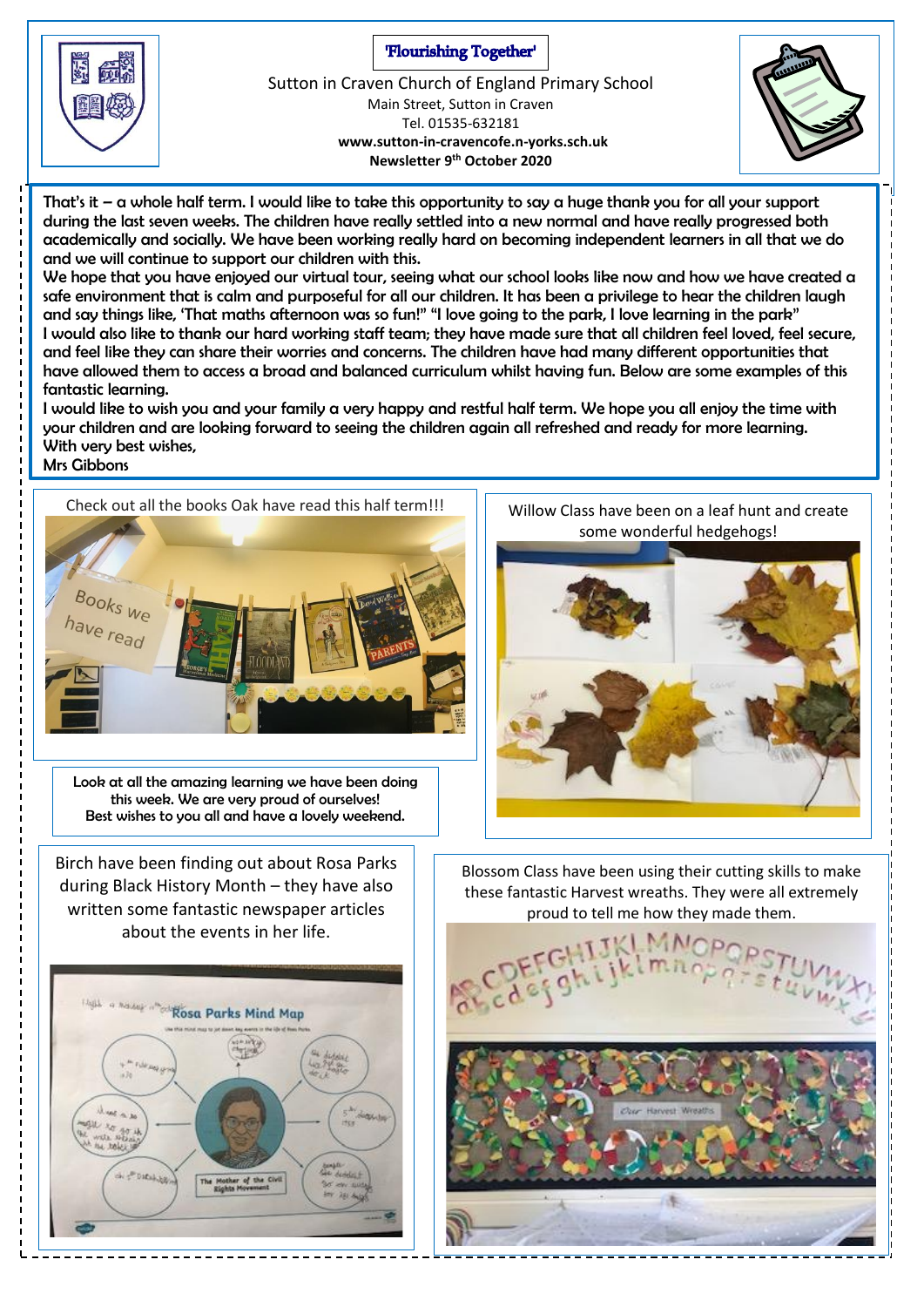## **Parent's and Carer's Evening**

We hope that you have managed to book in your appointment to see the relevant class teacher/teachers for your child/children. Please follow the links on the email sent via the school office this week, if you have not already done this. Dues to the current situation, we are delivering the appointments either via phone or through teams. We want to try and keep what we do at school as normal as possible and we know that you understand the importance of attending these appointments in order to support your child to make progress, to achieve their best and to flourish. We are looking forward to sharing with you, how your child/ren have settled into their new year group, how they are progressing socially, emotionally and academically.



## **Skipton Food Bank – Harvest Collection**

Your support and contributions have been truly heart-warming and uplifting. Skipton Food Bank came to collect the food we have collected so far this week and were truly astounded by the generosity of our community. We will be continuing to be a Skipton Food Bank drop off point for Sutton Village and hope to support those less fortunate than ourselves as much as we can.

## **Needs this week:**

Tins or packets of custard, tinned potatoes Single toothbrushes Pot noodles/instant noodles/mug shots Clean strong plastic bags

**Please no pasta/soup/baked beans or cereal – we have plenty of these!**